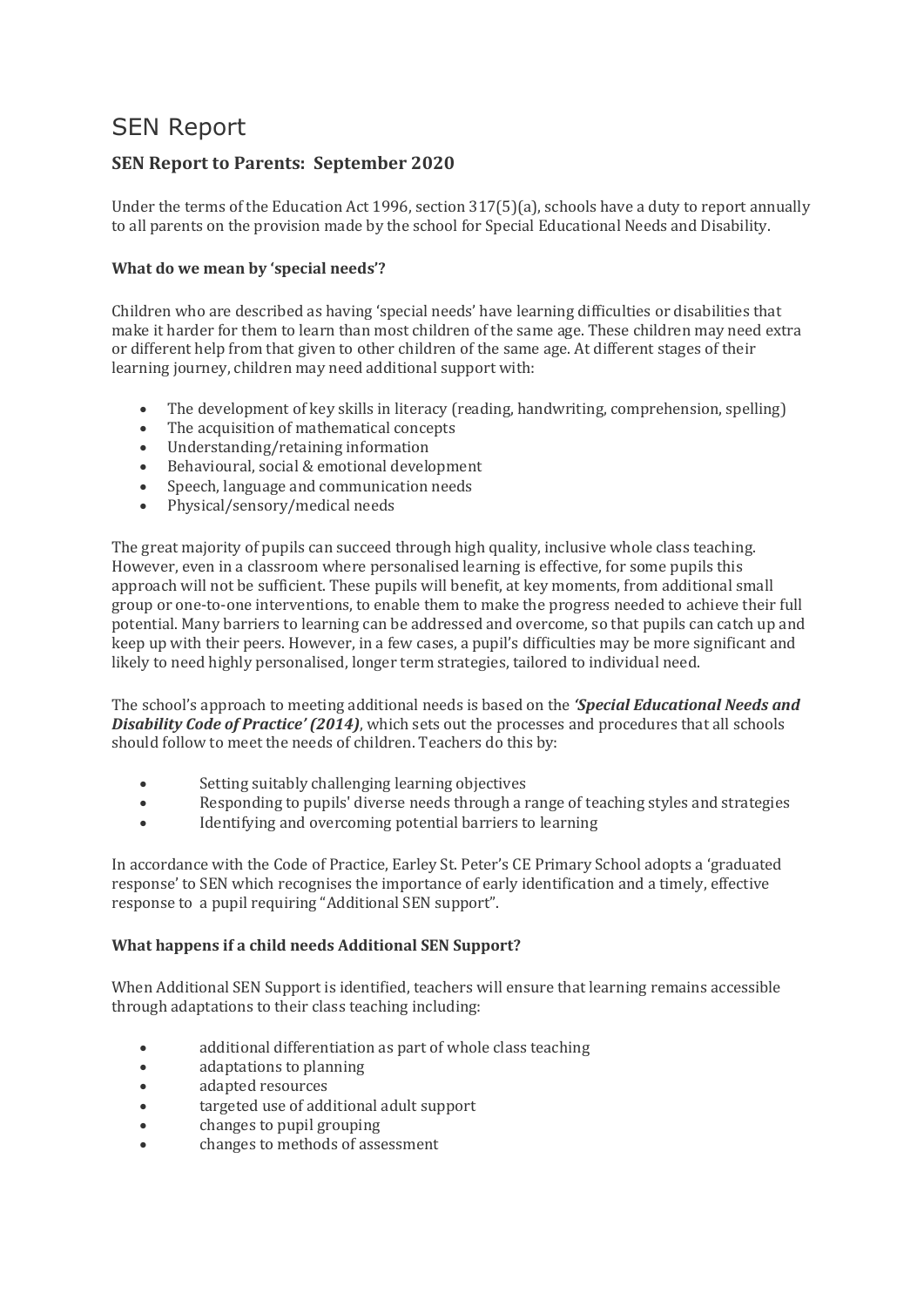In addition, in some circumstances, a time-limited, appropriately targeted intervention may also be put in place. The intention of this intervention is to

- Increase rates of progress
- Put learners back on course to meet or exceed national expectations
- Support whole class lessons, or be built into mainstream lessons as part of guided work.

Interventions that take place outside the classroom provide structured programmes of small group support, which are monitored and evaluated for impact, and delivered by teachers or appropriately skilled teaching assistants.

If, following a period of intervention at this level, significant concerns remain about the pupil's progress or development, a discussion will be held with the parents and subject teachers. If it is found that the pupil continues working substantially below the age related expectations of the new curriculum, this discussion is likely to result in a decision to involve external agencies for support.

### **What happens next?**

At this point external support services will usually see the child. Professionals from outside agencies may

- Support and advise teachers on different approaches
- Provide more specialist assessments that can inform planning and the

measurement of a pupil's progress,

 Give advice on the use of new or specialist strategies or materials, and in some cases provide support for particular activities

#### **What is an assessment of education, health and care needs?**

Where the school has evidence that any strategy or programme that has been implemented for the child in question has been continued for a reasonable period of time without success and that alternatives have been tried, it may be decided to request the Local authority to carry out an assessment of education, health and care needs. This may result in an Education Health and Care Plan being issued.

#### **Policies**

The current SEN policy can be viewed in the policies section of the website. We will ensure that our policies, in particular in relation to admissions procedures, do not place disabled pupils at a disadvantage.

#### **Admissions**

Children with an Education Health and Care Plan (EHCP) naming Earley St. Peter's Church of England Primary School in the Plan will be admitted.

#### **Deployment of Staff and Resources**

The Inclusion Team is involved in supporting not just young people with SEN, but also those who, it has been shown through school tracking, are not making expected levels of progress over time.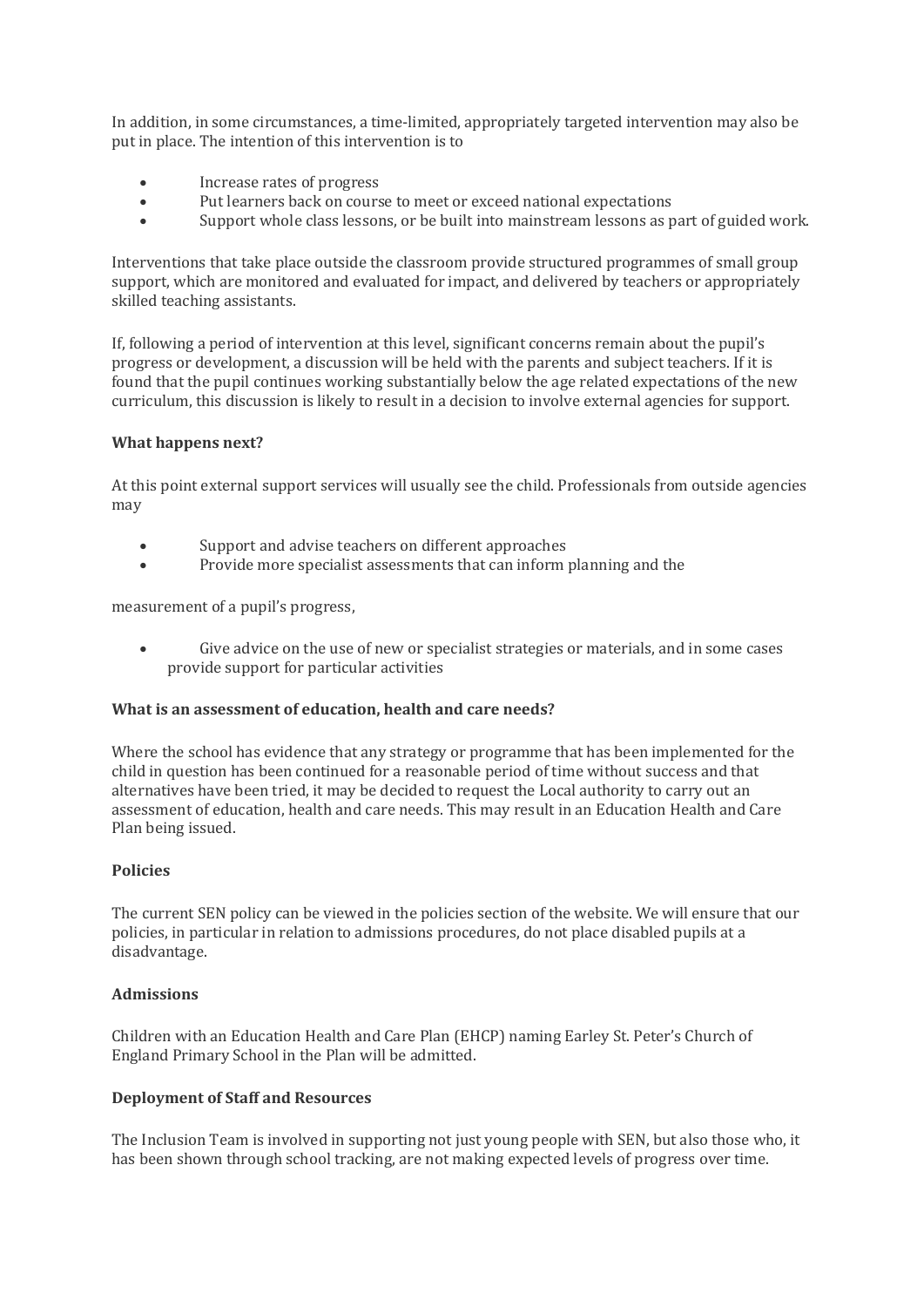The SEN Governor is Mrs Nicola Taylor.

Teaching Assistants are involved in supporting children with additional needs, predominantly in the classroom.

#### **Equal Opportunities**

The school is active in ensuring pupils with SEN or disabilities are not treated less favourably than other pupils. The School ensures that reasonable adjustments are made to working conditions for disabled pupils and staff and to the curriculum for disabled pupils. In addition, the school will ensure that discrimination does not occur and that disabled people will not be placed at substantial disadvantage compared to others who are not disabled.

Teachers will take specific action to enable the effective participation of pupils with disabilities by:

- planning appropriate amounts of time to allow for satisfactory completion of tasks
- planning opportunities, when necessary, for the development of skills in practical aspects of the curriculum
- identifying aspects of their programmes of study and attainment targets that may present specific difficulties for individuals.

#### **External Agencies**

There are many external agencies with whom the school liaises and who come to support pupils as appropriate. Once a term a multidisciplinary planning meeting takes place to review provision for our pupils with SEN.

#### **Liaison with School Partners**

We promote strong links with our local schools to ensure accurate and efficient transfer of records and information in order to minimise the disruption of support levels for pupils changing schools. Additional transition and induction visits are set up for pupils with SEN where required.

#### **Number of pupils with SEN September 2020**

EHCP/Statement: 8

Additional Needs: 52

#### **Parent Communication**

Parents and Carers are updated regularly on their children's progress.

#### **Budget Allocation**

All SEN and Pupil Premium funding was directly channelled into Qualified Teacher Support, Teaching Assistant support, pastoral provision, and the purchase of resources to support pupils with special needs, as appropriate.

#### **Disability, Accessibility and Future Plans**